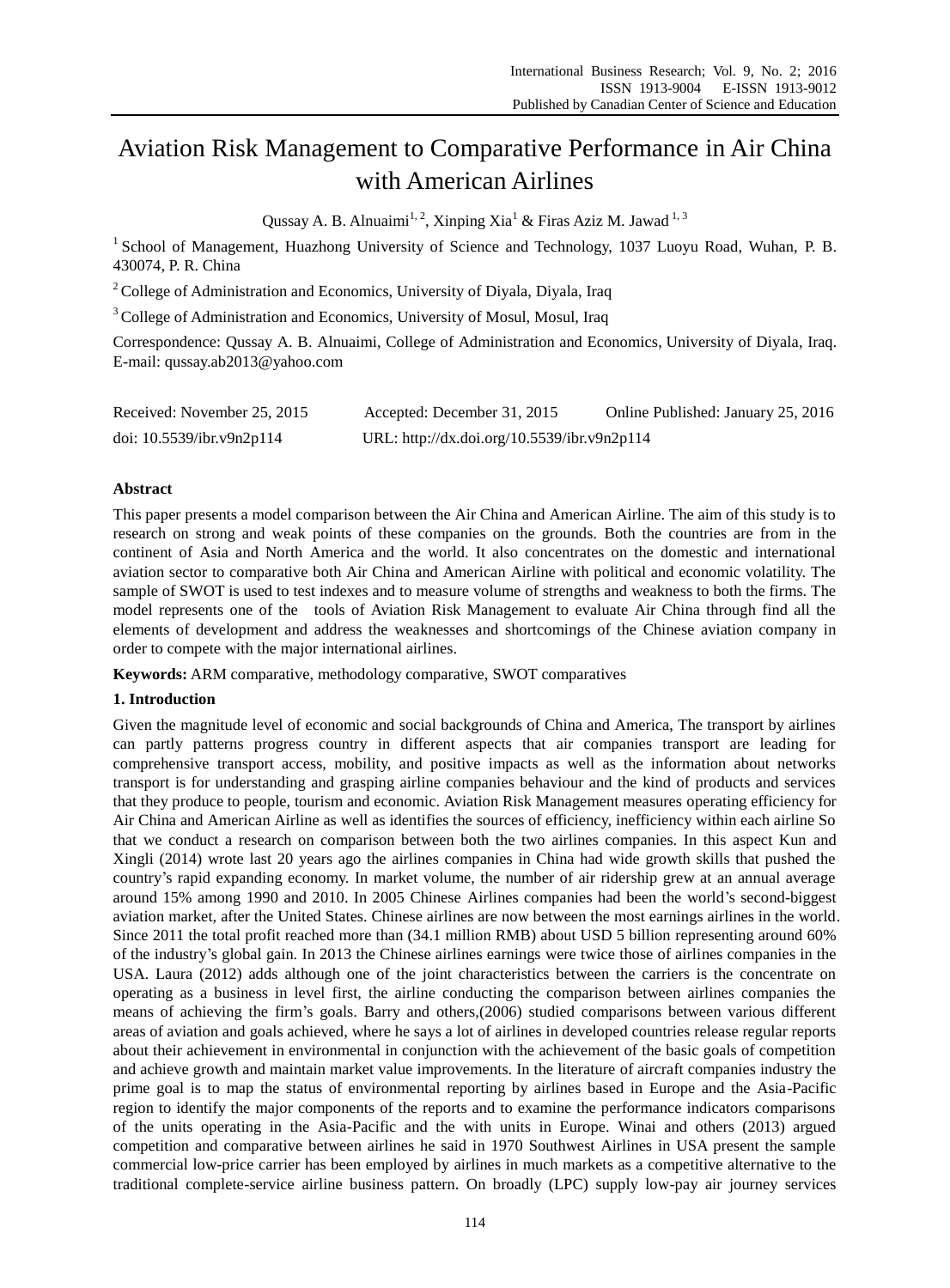without providing different (frills) like in-flight hospitality and free meals offered by these airlines. Cristina at al. (2008) add analysis performance by comparative tools to show efficiency of airlines in big market looking at a great model of airlines using different methods of measuring showing efficiency. In this study, we conduct a comparison between two of the largest airlines in the world for the performance and the search for opportunities and minimize the weaknesses to assess what is left in order to compete with international airlines. The residue of the study is organized as follows: Section 2 reviews the related literature; Section 3 characterizes the study methodology and the detail of the tests conducted; Section 4 presents the study's results; and Section 5 summary and conclusions.



Figure 1. ARM comparing between Air China and American Airline

## **2. Literature Review**

Due to the importance of comparative studies between the different airlines in order to assess performance and achieve the goals we review some of the previous studies and the task carried out by the risk management in this task. McFadden (1996) wrote lately, investigators have begun treat the issue of how surely airline safety data pattern. Although Former studies have discovered pilot-specific factors like driving background, a pilot's gender, and others using the comparison characteristics between of the company's sections. Rico and others (2006) studied advantages of allocative efficiency said main advantages of allocative efficiency compared to parametric methods that it does not request any presumption on the functional form of product, results or cost frontiers, and it also does not have to assume that firms always aim to minimize cost. Also does not request any information on prices, which is the most useful in data base for example sensitive industries like airlines. Joyce (2013) application a fuzzy multi-criteria decision-making method to evaluate the financial performance of local Taiwan airlines based on clusters of financial ratios acquired from logical analysis by measuring volume comparative study in period 2001-2005. Yee (2008) studied on competition and comparison in China's domestic aviation market airlines firms consecrate large magnitude of resources in provided high services to expand customer satisfaction and increase their income and revenues. In the literature there is a few studies about customer satisfaction regarding to the service quality of the airlines companies. In China aviation market changed in 2000 like carriers competing, ticket prices compete with service quality to gain customer satisfaction. Carlos (2015) used analyses the efficiency and competence of airlines of Africa by Technique for Order Preference by comparison to the Ideal Solution (TOPSIS). This studied of airline has adopted a lot of methods like factor product, econometric border These studies have analyzed airlines from different countries and regions in the world including African Airlines have yet to be fully analyzed for that this research give to airline efficiency by analyzing (TOPSIS). Barros and others (2013) add a lot of cases have been addressed by this method in these regions or countries like US Airlines, Canadian, European and Asian Airlines. Besides efficiency rankings, regulatory measures on the execution and slack comparisons, the impact of network gage or volume was done. Review Jiao et al. (2015) for competition and comparison they said In 1970, US has been Deregulation and in other Anglo Saxon economies that means best quality airline services, achieve lower air fares and big competition with the airlines of China have widely grown and tremendously in 1980 and expanded the ridership size from 10.3 billion person-km to 499 billion person-km, between 1985 and 2012. The rapid growth of passengers is a result of the increase in the numbers of flights, by using big airplanes. Fu and others (2010) add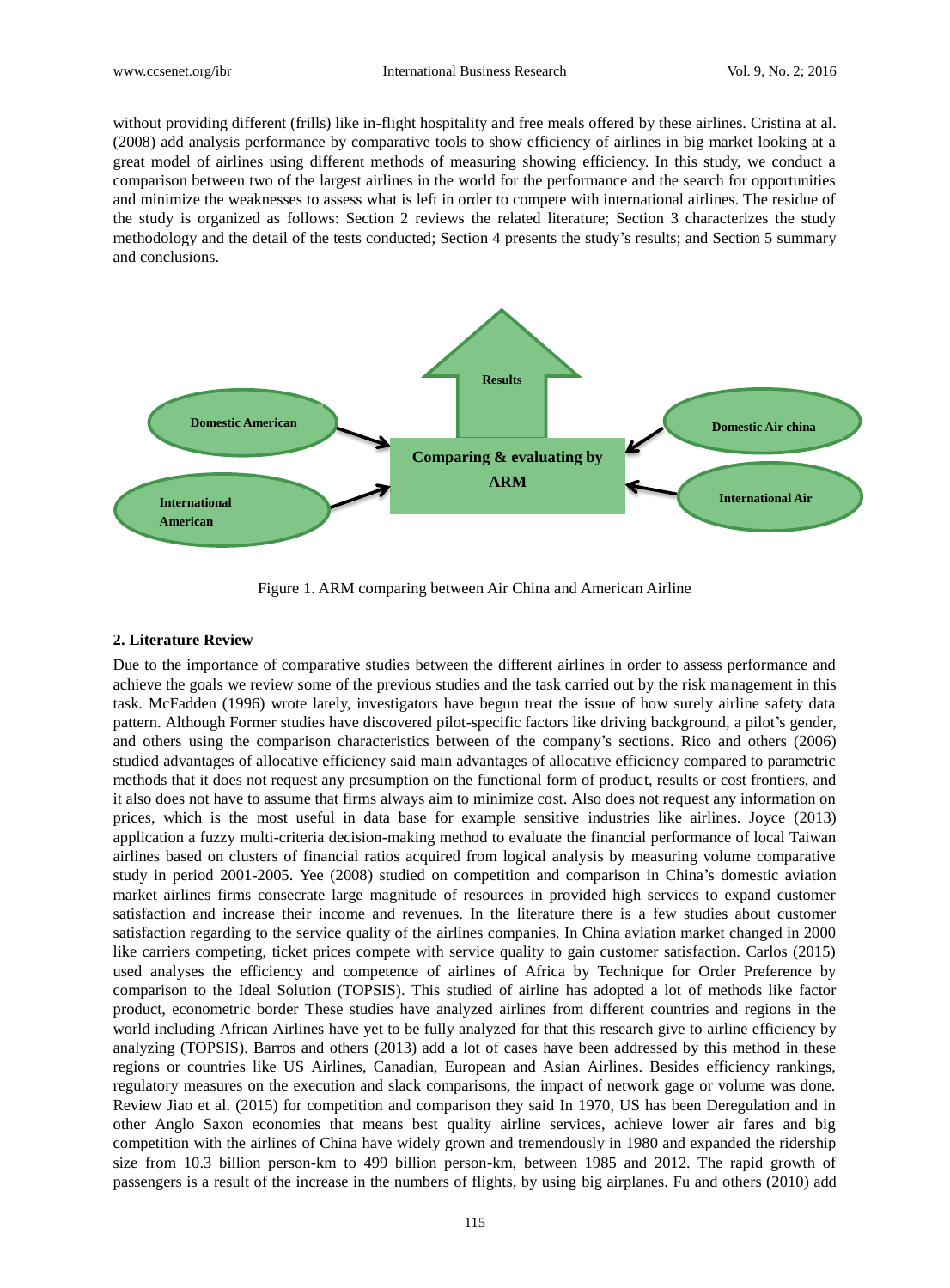China's Airlines have market power nationally, internationally, more than mature airlines in the USA and the Europe where liberalization began the latter two have a much more extensive international network of routes, more market power, financial resources and the larger fleets. China wishes to create national champions competing and comparing with internationally. On the other hand Fu (2012) wrote on the comparison of income between Chinese Airlines with the US and Europe Airlines confirmed this paper by illustrative diagrams to Chinese airline the top of the US and Europe domestic airline flight Unlike the US and Europe Airline they achieve income profit more than international flights. In the same context Zhang (2009) study, confirmed that there are some limitations still exist in China's aviation industry and some airlines are still owned by the state unlike European and American Airlines, but at the same time, Chinese airlines has significant growth rates, which helps to the prosperity and development in this industry. The study of Rogers (1997), adopted the style of the comparison between American Airlines and Air China to preserve the environment and the methods used for this purpose. The results obtained from this study affirmed the obligation of environmental standards developed by the United Nations, to maintain the integrity of the environment of air in both the countries and neighboring countries to leave the environment through high levels of pollution and illustrations emphasize this fact, which was used in this study.



Figure 2. Tools used in comparison between airlines

#### **3. Comparative Studies**

Research and Comparative studies of important scientific issues that built on the basis compared to the potential and the ability of the company with a similar firm in order to discover the strengths and weaknesses of the company and work to improve performance. The scientific comparison on the risk management tools of aviation .we compare between Air China with American Airline in financial terms and submit a brief summary about the stages of development of the two companies.

#### *3.1 History of American Airlines*

In April, 1926, an aviator named Charles A. Lindbergh a bag-mail and took off from Chicago to Louis St. 1929, The Aviation Corporation was formed to gain aviation firm. In 1930 The Aviation Corporation's airline merged with American Airlines, 1934 American Airways became American Airlines. On June 25, 1936 became the first airline to fly commercial service passenger. As well as in 1993 American Airlines began trading on the New York Stock Exchange. In 1950, Americans operated American Overseas Airlines (AOA) in 1977. This company introduced the more popular fare in its history and offering discount fares from New York and California and expanded to all of America's routes and then to Canada and Mexico. 1982 brought American its first 767 more than 500 million ridership 1988, American acquired the Airbus A300 to serve its Caribbean mainland and in 1989 put its first Boeing 757 into service. 1994, American opened additional routes to London That became the airline with more service to England 1994, American and additional routes to London to become the airline with more service to Britain In2004 began daily service between Los Angeles-Tokyo with Boeing 777 airplane nonstop. In 2008, this company became the first airline provide full internet in flights. In 2008 American airline began an air cargo e-freight and use mobile phones and PDAs that service gives customers a choice airports the choice to receive their boarding passes electronically in 2009, this company started to implement an Aviation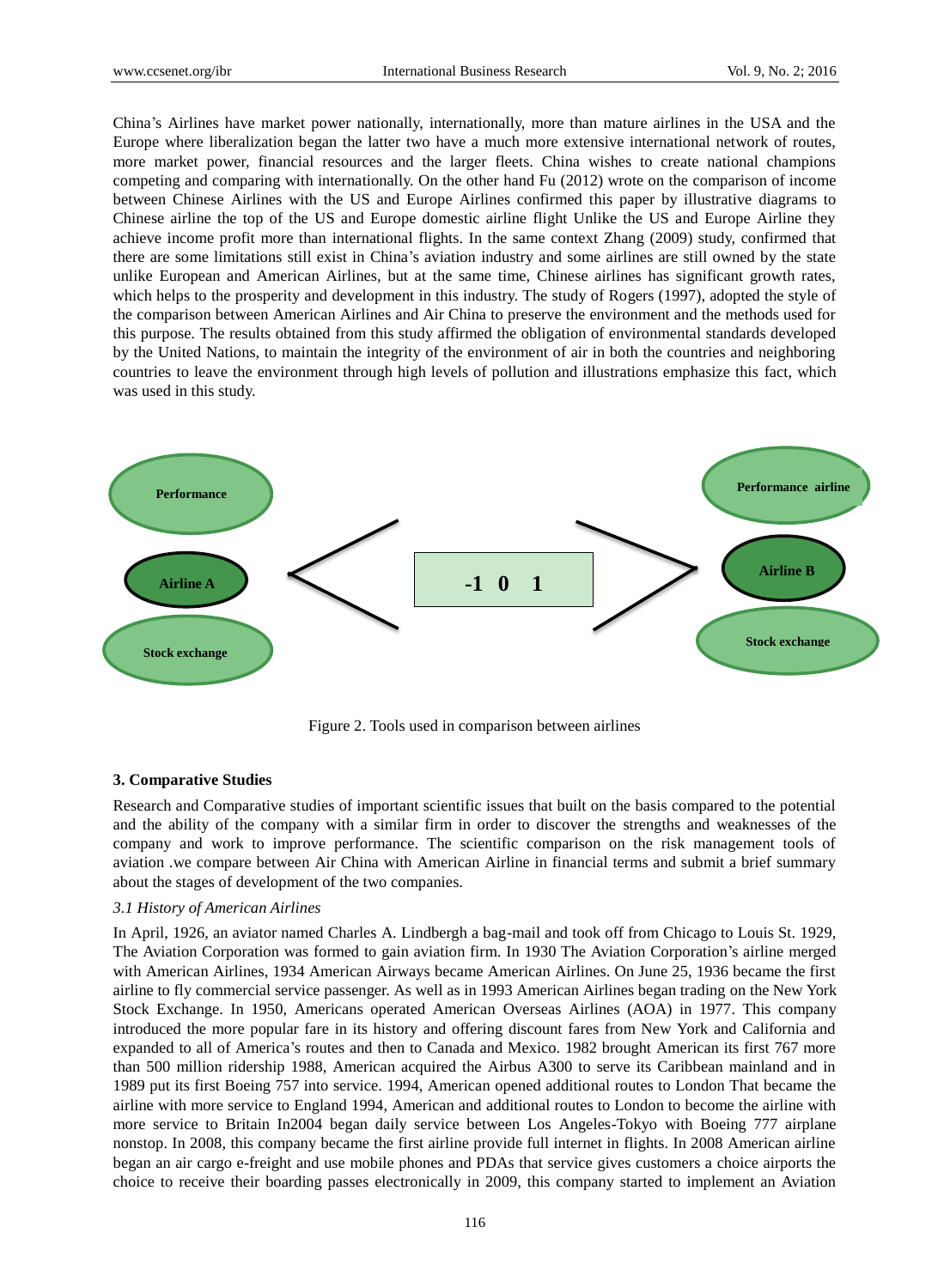Safety Action Program (ASAP) in conjunction with the Federal Aviation Administration.

#### *3.2 History of Air China*

As a result of the Chinese government's decision Air China was formed in 1988. This divisions lead to six separate airlines. One of them is Air China and this company was given the head responsibility for intercontinental flights. According to merger plan, In January 2001 Air China acquired on China Southwest Airlines in 2001. In this time this company have fourth largest domestic airline with assets of about 56 billion Yuan (around USD \$8.63 million) On 15 December 2004, Air China was successfully listed on the Hong Kong and London Stock Exchanges in 2004 and listed its shares on the Shanghai Stock Exchange In 2006 In same year signed an agreement to join the Star Alliance as well as it became a member of the alliance with Shanghai Airlines. In 2009 this company gained (\$19.3 million) of shares from Air Macau, rising from 51% to 80.9%. On 2010, Air China completed achieves a more balanced domestic network. As well as in same year it's received Spain's highest tourism industry award (Plaque for Tourist Merit). On 2010, Air China became the first Chinese airline to offer combined tickets that include domestic flights and bus services. In 2011 Air China began offering Wi-Fi internet service on their aircraft that became the first carrier to offer this service in China. In 25th anniversary to establish the company it made a tested Wireless LAN in flight. It was the first global satellite Internet flight successfully in the end it was announced that the airline had selected the Boeing 737 Next Generation and 737 MAX for its fleet renewal programme of about 60 aircraft as well as The Company's slogan is an artistic phoenix style.

#### *3.3 SWOT Comparative*

SWOT, one of the performance evaluation tools for businesses companies. It consists of four letters the first letter symbolizes to the strength, the second symbolize to the weakness, the third symbolizes to the opportunities and the last letter symbolizes to the threats. This tool can be used in the evaluation and comparison between airlines and in our study between American Airline and Air China that can be considered one tools the risk management of aviation for the diagnosis of vulnerability and threats in order to provide solutions to them and also provide elements of power and opportunities for creative through comparisons with similar companies as well as some times with another rival aircraft company. Figure 3 shows a matrix SOWT that containing four parts. number one containing the elements of power held by the airline, the second contains elements of weakness that could airline weaken, the third part consists of the available opportunities that can be developed and used and the last part contains threats that could be exposed airline.

3.3.1 American Airline SWOT



Figure 3. SWOT American airline by author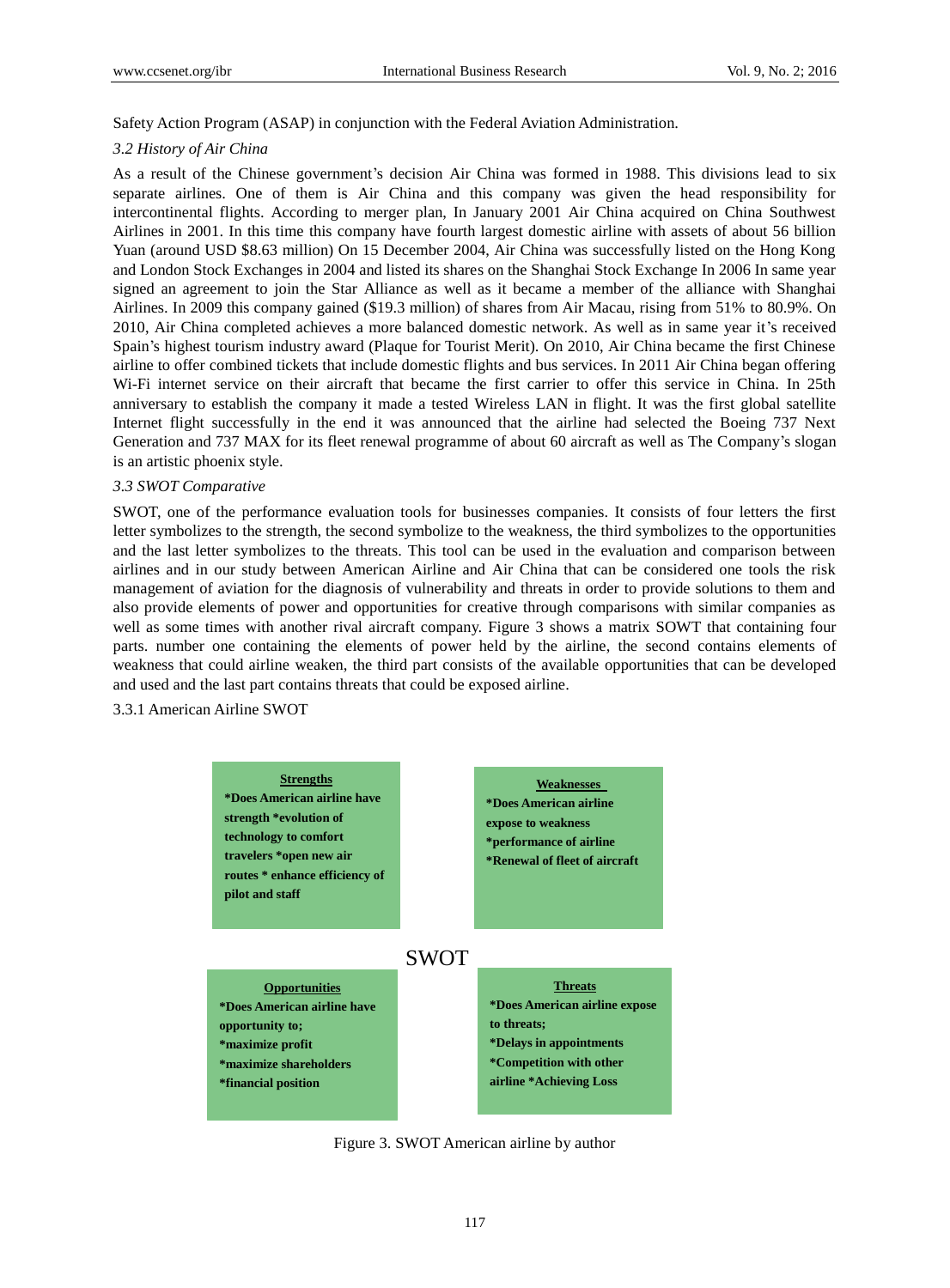According to Matrix SWOT Aviation we evaluate and compare the American Airline with Air China to get the results of this study. In the first part we analyze American Airline through SWOT Matrix Aviation. Does American Airline has elements of power and the technological development and is working to open new lines and improved the efficiency of pilots and staff. Signal to American's annual report at the end of the year to 2014 that this company on an ongoing basis to keep pace with the technological development in passenger service and working to open new transmission lines and to develop and improve programs pilots and staff. The Department of possession of opportunity in the aviation matrix we see that there is fluctuation in stock prices on the New York Stock Exchange and the reason for that market factors. Some of these factors internal and some external but the company at the end of 2014, operating profit has been achieved which shows the financial stability of the company American Airline. The weak part in the Matrix Aviation, which may be exposed to the American airline, is concerned with incidents of aviation and air disasters and the renewal of the air fleet. We note that the company has been subjected to disasters aerial previously been incidents of air has endured losses corporeal considerably exceeds millions of dollars and there are some older aircraft still working in some lines of the Interior, which is a weakness in the company's performance. We are in the final section of the Matrix Aviation, called Threats. Is that the company is part exposed to threats and what are these threats. We see that the threats come from customers and competitors when the complaints by customers against airlines and competition with other airlines big threats are sizeable. In our study we do not have accurate statistics about the numbers of complaints against the company. As competition with other Air companies in the strong market .the annual American Airline report indicates that the American Airline is working with full force in order to remain a strong competitor in the market and the aviation industry.

3.3.2 Air China SWOT



Figure 4. SWOT Air China by author

On the other hand the analysis data of Air China according to the SWOT that shows same characteristics of American Airline within the same area of specialization and Industry flights. For example, the opportunities for Air China are similar to the American Airline. It is possible to take advantage of these opportunities available. Indicators of strong growth in Chinese aviation market demonstrated the existence of significant opportunities to achieve the goals of Air China while the weaknesses points in the company by measured the performance; we believe that the achievement of the company operating income shows the efficiency performance, However, in the case of a certain weaknesses in performance we believe that use tool of SWOT is to assess the performance of a good tool to detect vulnerabilities and work on it. In addition to the existing or anticipated threats they are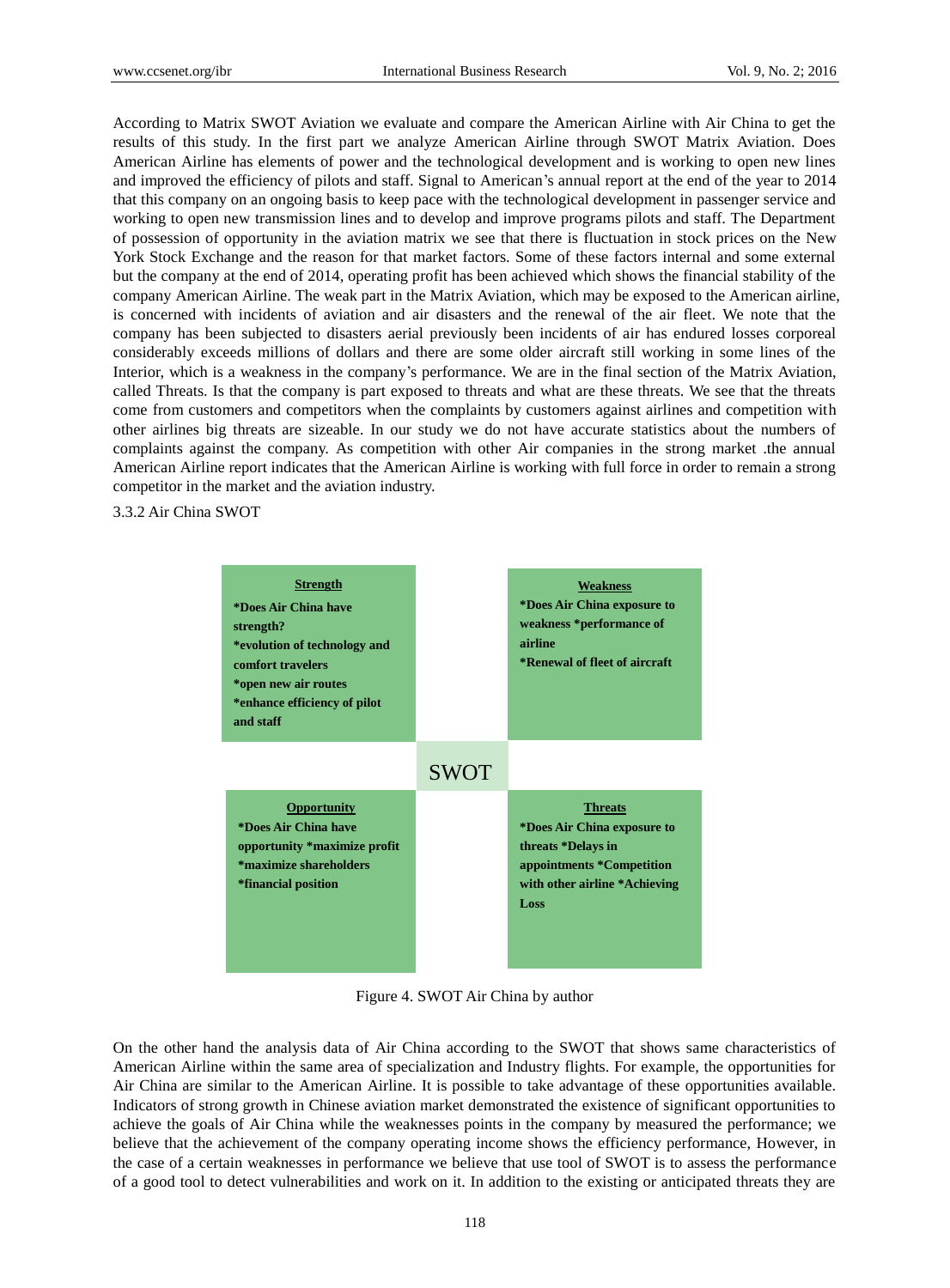found in the most of airlines and must the Air China to work on reduced or avoided. But there is a fundamental difference between the two companies which share prices on the stock market .The Global American Airline Company is much larger than Air China but the growth in Air China expansion and achieve operational profits is the largest of American Airline.

# *3.4 Fleet Volume*

Studies and Researches on comparison between airlines, among companies in the same country or different countries provide an important analytical environment (Barbot et al., 2008). This style of research shows the opportunities in order to optimize and diagnosis as well as the negatives in order to overcome on it. According to the statistics Bureau of Air China and American Airline (World Economic Forum, 2009), the size of the air fleet in the American Airline consists of the total 607 aircraft distributed as follows (Boeing 777-300ER '10 aircraft', Boeing 777-200ER' 47 aircraft', Boeing 767-300ER '58 aircraft', Boeing 767-200ER '10 aircraft', Boeing 757-200' 93 aircraft', Boeing 737-800' 226 aircraft', MD-80 '163 aircraft) while the air China fleet consists of 322 airplane distributed as follows (Airbus A319-100' 32 airplane', Airbus A320-200 '39 airplane', Airbus A321-200' 51' airplane', Airbus A330-200' 26 airplane', Airbus A330-300' 7 airplane', Boeing 737-700 '21 airplane', Boeing 737-800 '107 airplane', Boeing 747-400 '3 airplane', Boeing 747-81 '6 airplane', Boeing 777-200 '10 airplane', Boeing 777-300ER '20 airplane'). When studying the preparation and quality of aircraft for both companies we note that Air China used Boeing 167 aircraft as percent 51.86% and 155 airbus airplane as percent 48.14% while American Airlines used 444 Boeing airplanes as 73% and another type is 163 aircraft MD as 27% percent.

# 3.4.1 Route of American Airline and Air China

American Airlines operate about 6,700 flights per day to 1000 routes in 150 countries from its hubs in Washington D. C Charlotte, Chicago and Dallas. This company provides Miles programs for members vacation packages, car rentals, miles for travel, buy tickets, hotel and purchases daily. While Air China its hubs in Beijing, Chengdu, Hong Kong and Shanghai hub in order to enhance our control over the Southwestern China market and consolidate its competitive edge as a regional hub. The revenue from transfer flights had a year-on-year growth of 5%. End of 2014 increased of 24 from the previous year. Air China has 225 domestic routes to 159 cities and had grid covers 1,321 routes in 193 countries.

# 3.4.2 Number of Employees

Table 1 The number of employees in the air China and American Airline in the year 2014 as follows:

| Air China             |        | American Airline            |        |
|-----------------------|--------|-----------------------------|--------|
| Management            | 6,451  | Pilots                      | 8,600  |
| Marketing and Sales   | 1,922  | Flight attendants           | 15,900 |
| Operation             | 1,435  | Maintenance personnel       | 10,800 |
| Ground Handling       | 2.056  | Fleet service personnel     | 8,600  |
| Cabin Service         | 2,274  | Passenger service personnel | 9,100  |
| Logistics and Support | 3,239  | Administrative and other    | 8.600  |
| <b>Flight Crew</b>    | 3.656  |                             |        |
| Engineering           | 2.878  |                             |        |
| IT information        | 377    |                             |        |
| Others                | 1.918  |                             |        |
| Total                 | 26,206 | Total                       | 61,600 |

Table 1. Shows the number of employees in the air China and American Airlines

# 3.4.3 Financial Evaluation

According to the financial report of the Air China company at the end of 2014, which shows the financial position that recorded an operating profit of RMB 7,262 million, representing an increase of RMB 3,144 million or 76.34% as compared with last year and earnings per share RMB 3,817 that representing increase of 16.97% in last year. Total share capital was RMB 105,884 million, representing an increase of RMB 7, 704 million representing 7.85% as compared with last year. Income from our air traffic operations contributes RMB 101,385 million to the total turnover, representing an increase of RMB 6,782 million or 7.17% over last year. Other operating income was RMB 4, 499 million representing as compared with last year that represents the increase of RMB 922 million or 25.76%. Air passenger revenue was 92,599 billion RMB, representing an increase of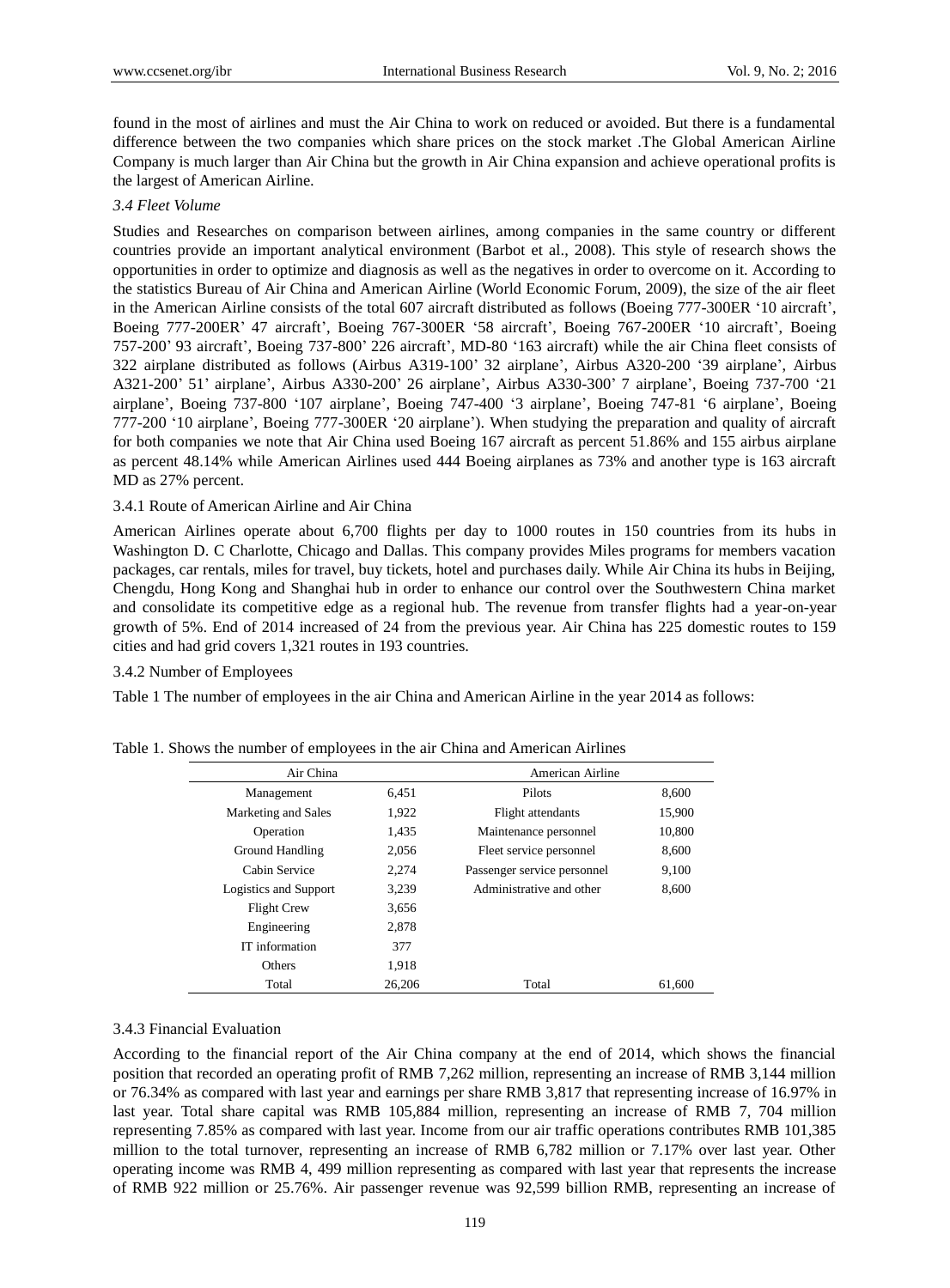5,872 million RMB over that of 2013. Among the air passenger revenues, the increase of capacity contributed RMB 8, 864 million to the revenue, while the income of passengers in 2014 was less than 2013 at 1,918 million RMB and 1,074 million RMB, respectively. Air cargo and yield was 8,786 million RMB, representing an increase of 910 million RMB as compared with last year. Air China has operating expenses were RMB 98,623 million, representing an increase of 4.85% from RMB 94,063 million in 2013. Set out below:

Table 2. Air China operating expenses in 2014

| Operating expenses                  | 2014       | percentage % |
|-------------------------------------|------------|--------------|
| Jet fuel costs                      | 34,542,440 | 35.02        |
| Take-off, landing                   | 10.566.490 | 10.71        |
| Depreciation                        | 11,322,989 | 11.48        |
| Aircraft maintenance costs          | 3.587.507  | 3.64         |
| Employee compensation costs         | 15,512,764 | 15.73        |
| Air catering charges                | 2.755.640  | 2.79         |
| Selling and marketing expenses      | 5.899.633  | 5.98         |
| General and administrative expenses | 568,136    | 0.58         |
| Others                              | 13.867.076 | 14.07        |
| Total                               | 98,622,675 | 100.00       |

On the other hand the financial statements of American Airline for the fiscal year ending show in 2014 (in millions) in Table 3 as follows:

| Table 3. American Airline operating expenses in 2014 |  |  |  |
|------------------------------------------------------|--|--|--|
|                                                      |  |  |  |

| Total operating revenues                                                            | 42,650  | 26,743                   |
|-------------------------------------------------------------------------------------|---------|--------------------------|
| Total operating expenses                                                            | 38,401  | 25,344 24                |
| Operating income (loss)                                                             | 4,249   | 1,399                    |
| Reorganization items, net (1)                                                       |         | (2,655)                  |
| Net income (loss)                                                                   | 2,882   | (1,834)                  |
| Earnings (loss) per common share:                                                   |         |                          |
| <b>Basic</b>                                                                        | 4.02    | (6.54)                   |
| Diluted                                                                             | 3.93    |                          |
|                                                                                     |         | (6.54)                   |
| Shares used for computation (in thousands):                                         |         |                          |
| <b>Basic</b>                                                                        | 717,456 | 280,213                  |
| Diluted                                                                             | 734,016 | 280,213                  |
| Cash dividends declared per common share                                            | 0.20    | ä,                       |
| Consolidated Balance Sheet data (at end of period): Total assets                    | 43,771  | 42,278                   |
| Long-term debt and capital leases, net of current maturities                        | 16,196  | 15,3537                  |
| Pension and postretirement benefits (2)                                             | 7,562   | 5,828                    |
| Mandatorily convertible preferred stock                                             | 325     | 5,928                    |
| Liabilities subject to compromise                                                   |         | $\overline{\phantom{m}}$ |
| Stockholders' equity (deficit)                                                      | 2,021   | (2,731)                  |
| Consolidated Statements of Operations data excluding special items (3) (Unaudited): |         |                          |
| Operating income (loss) excluding special items                                     | 5,073   | 1,935                    |
| Net income (loss) excluding special items                                           | 4,184   | 1,244                    |

American Airline provides investors the ability to measure the financial performance efficient and more comparable to measures reported by other main airlines companies. American Airline reported that annual revenues increased 4.2% and 1.8%, respectively, as compared to 2013. Domestic markets outperform international markets. Atlantic and Latin America regions experienced year-over-year growth in passenger's income of 2.8% and 3.4%, respectively. Jet fuel costs were lower in 2014 as compared to 2013, pushed by a big fall in fuel prices in the end of 2014.

Finally, when analyzing the financial statements for both companies note that the two companies have achieved growth in the last two years and the high value of the shares and the addition of new transmission lines, whether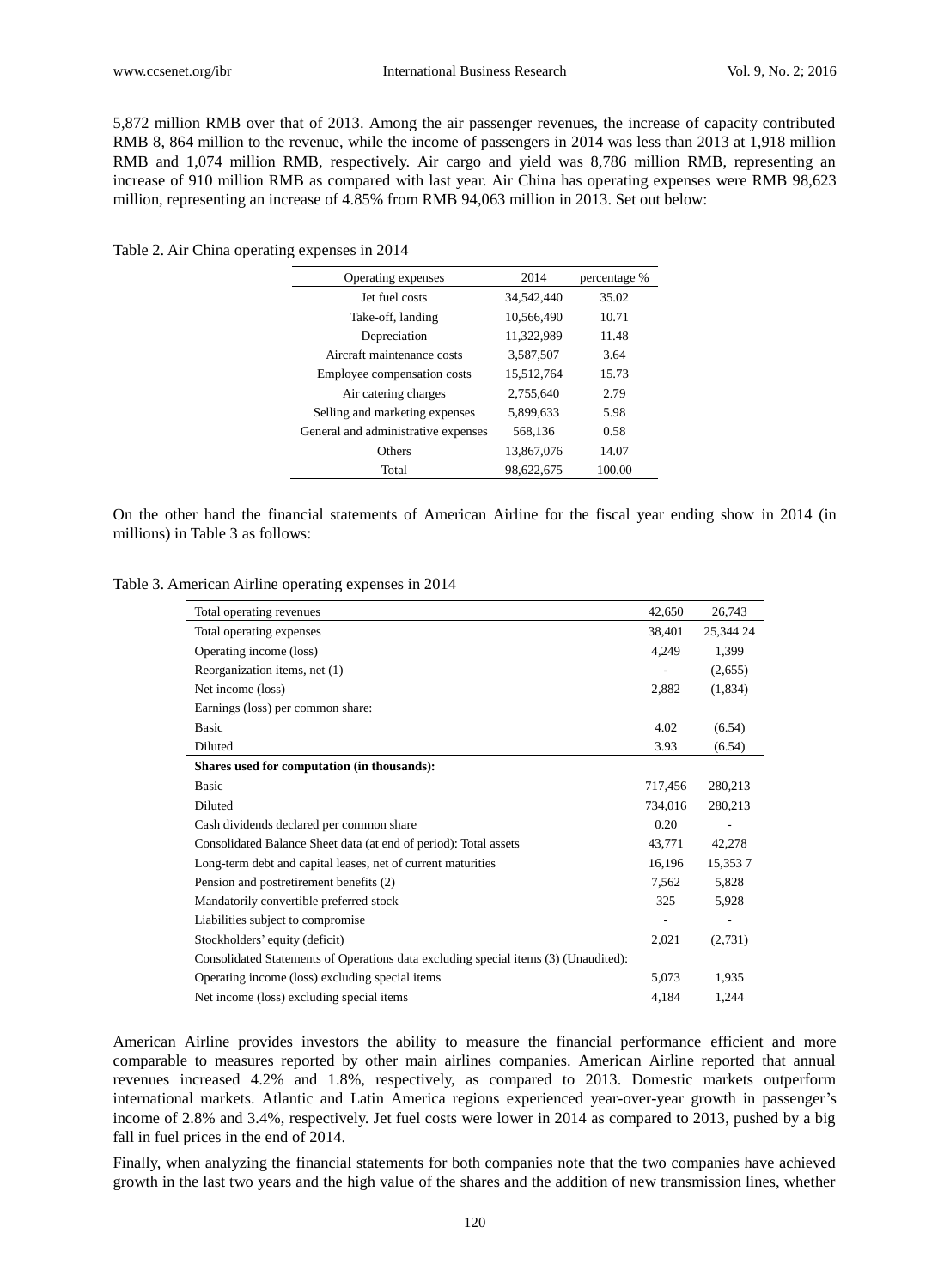local or international lines that reflect the evolution of performance for both companies.

## *3.5 Aviation Risk Management*

In 2001 Air China formed Aviation Risk Management operate that controlling of risk arising from the rise in fuel price and engaging in transaction of fuel hedging of the hedging instruments used were mainly derivatives of Brent crude oil and new York crude oil Singapore kerosene together which are closely linked to the price of jet fuel. For that establishment this new position at present the Air China operates to develop its fuel edging business with regulatory requirements so as to cope with changes in the jet fuel market. While the formation of risk management in American Airline in the seventies of the last century, which was the basis of her work as well as occupational safety and air insurance. In 1998 due to the high volatility of fuel prices, due to the threat of the financial status of company and low price of shares for that this company has added another important work for the risk management to hedge the price of fuel reserves to protect the company from the of high fuel price and potential losses.

## **4. Methodology**

The present study uses model comparison between Air China and American Airline using statistical models that are using the comparative financial analysis of the prices of the shares of both companies listed on international stock exchanges (Shanghai and New York). The results of the financial and statistical analysis of comparative data provide a base from which to find out how much the link between global stock exchanges in the form of one group or independently in addition to the knowledge of the best performance for both companies. After comparative statistical we use( SWOT Airline) model, which contain four letter the first characters representing the strength of the company, the second character is weak of the airline, the third characters represents the company's opportunities and the fourth is a threat the company. This model represents one of tools risk management aviation to evaluate performance.

In this research we use scientific method (CORREL) to compare the Air China and American Airline stocks prices. The correlation coefficient is a number between -1 and 1, which shows a linear relationship between two variables and the direction of that relationship as follows: + 1 positive relationship means in the sense that the more a plus b The smaller than b least a -1 Means the inverse relationship in the sense that the greater than and b at least the less a than the b Zero means that there is no relationship between two variables. When approaching the correlation coefficient of one of these values, it shows what is signified by these values, but to a lesser degree. For example, 0.9 indicates a strong positive relationship between the two variables, but not absolute, such as those that you would expect when the correlation coefficient is equal to  $+1$  in the following model:

$$
CORREL = \frac{\sum_{i=1}^{n} (X_i - \overline{X})(Y_i - \overline{Y})}{(n-1)S_xS_y}
$$
\n(1)

Where:

Xi= price Air China

## Yi= price American airline

Numerator in this equation is the sum of the product of the difference between the value of the Air China, American airline and the arithmetic average of the difference between the value of each variable and the second arithmetic average. The primarily is multiplied by the standard deviation for each of the air china and American Airline.

#### *4.1 Comparative Results*

The result in this study that American airline and Air china in stock exchange (shanghai and New York) in period 2014-February using comparative tools for both the companies that evaluate performance observation (60). When we test a sample (airlines listed in stock shanghai and New York). This finding about our by the significant statistically to analyze and take decision by aviation risk management. Table 1 and Table 2 show the result of this study: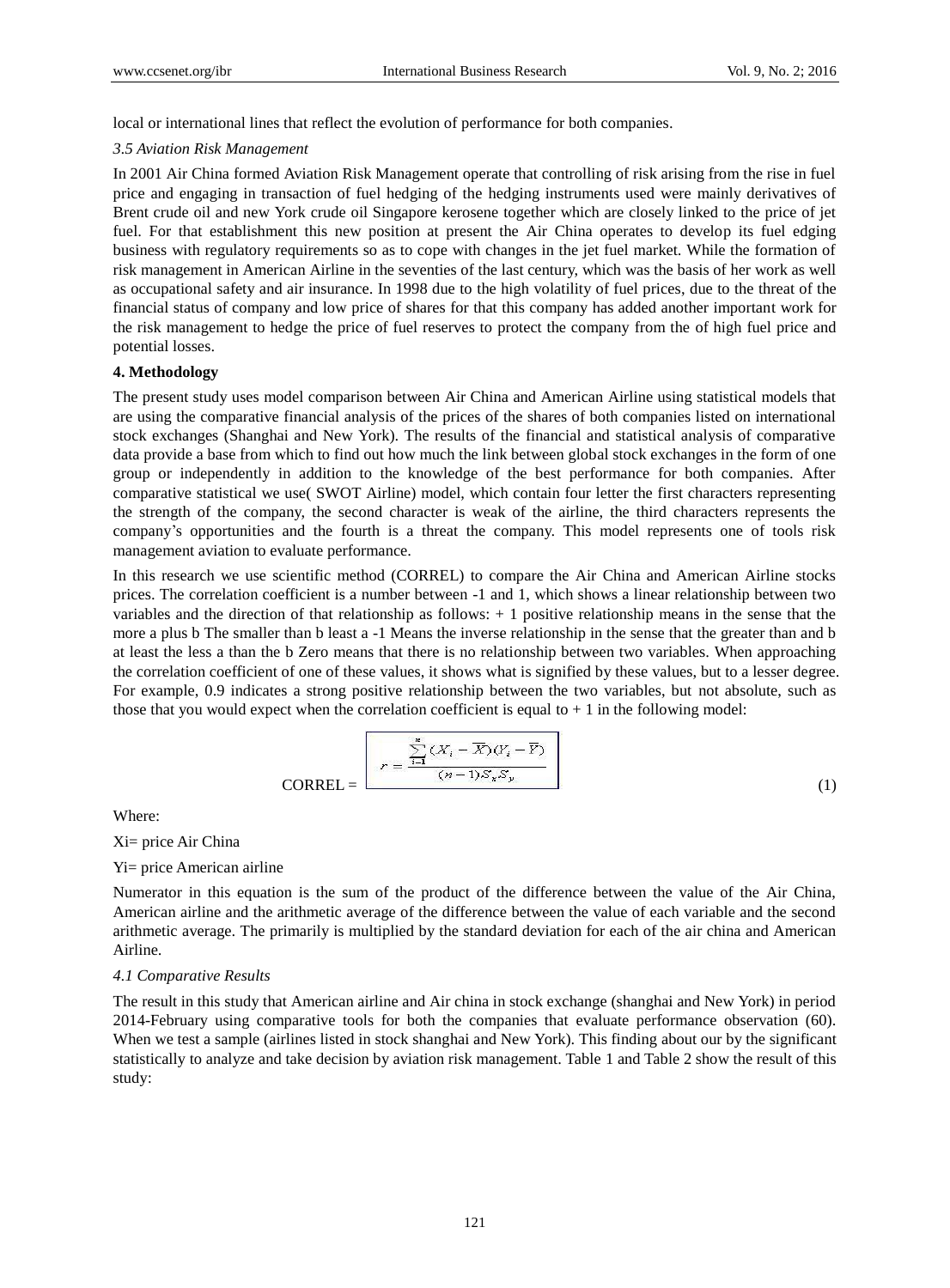Table 4. Correlation between both companies

| Airline            | Correl open price Correl close price |  |
|--------------------|--------------------------------------|--|
| American and china | 1.64                                 |  |

*Note.* \*significant at level 0.1, \*\*significant at level, 0.5, \*\* \*significant at level1.0.

In Table 4, We note that the correlation coefficient between Air China with the Americans Airline at the open price 0.64 efficient, close price 0.55 that mean both companies at 0.5 \*\* In other words, both companies that affects the one on the other in the international stock markets at 0.5 when exposed International financial variables. More clarify the link between the two companies in global markets after the second level of the positive relationship.

|  |  |  |  | Table 5. Financial statistics of Airlines Company by F-test, T-test |  |  |  |  |  |  |  |
|--|--|--|--|---------------------------------------------------------------------|--|--|--|--|--|--|--|
|--|--|--|--|---------------------------------------------------------------------|--|--|--|--|--|--|--|

| Airline          | F-Test     | T-test     |
|------------------|------------|------------|
| American airline | $* * 0.89$ | $* * 0.80$ |
| Air China        | $*0.50$    | $*0.72$    |

*Note.* \*significant at 0.5 level, \*\*significant 1 level.

In Table 5 shows us that the American lines have registered for the T-test at 0.80 and F-test at 0.89 respectively, while Air China T-test recorded at 0.72 and at F-test at 0.50. This means that the bonding strength between the shares of American airline prices at the first level While the correlation shareholders price of Air China at the second level.



Figure 5. Relationship between the standard deviation and the value zero

In Figure 5 the relationship between the standard deviation, variance and zero value can be seen. Whenever the indicator is close to zero is the ideal case. The interpretation of the scientific case that the value of zero or near-zero indicates the strength of the correlation between stock prices and not swing which indicates the stability of the price airline stocks listed in international stock markets.

Table 6. Show financial statistical airlines company by std., var.

| Airline   | var.  | std. open price | var. | std. close price |
|-----------|-------|-----------------|------|------------------|
| American  | 0.76  | 0.87            | 0.84 | 0.91             |
| Air china | $*03$ | **0.05          | *በ 2 | $*$ $*$ 0.04     |

*Note.* \*significant at 0.5 level, \*\*significant at 0 level.

Table 6 indicates the open price of American airline had registered at the standard deviation at (0.87) and variance when (0.76), while Air China had measure of the statistical standard deviation record at the level (0.05) and variance at the level (0.3). On the other hand the New York Stock Exchange closing price recorded in the month of February 2014 for the American Airline standard deviation at (0.91) and variance is (0.84). In addition, the standard deviation of Air China at (0.04) and variance at (0.2) that recorded in the month of February 2014 in the Shanghai Stock Exchange by closing price. When we return to Figure 5, which refers to the relationship between the standard deviation and variance with value of zero, we find that the performance of Air China is the best of American Airline on the grounds that the statistical values in these tests are closer to zero, which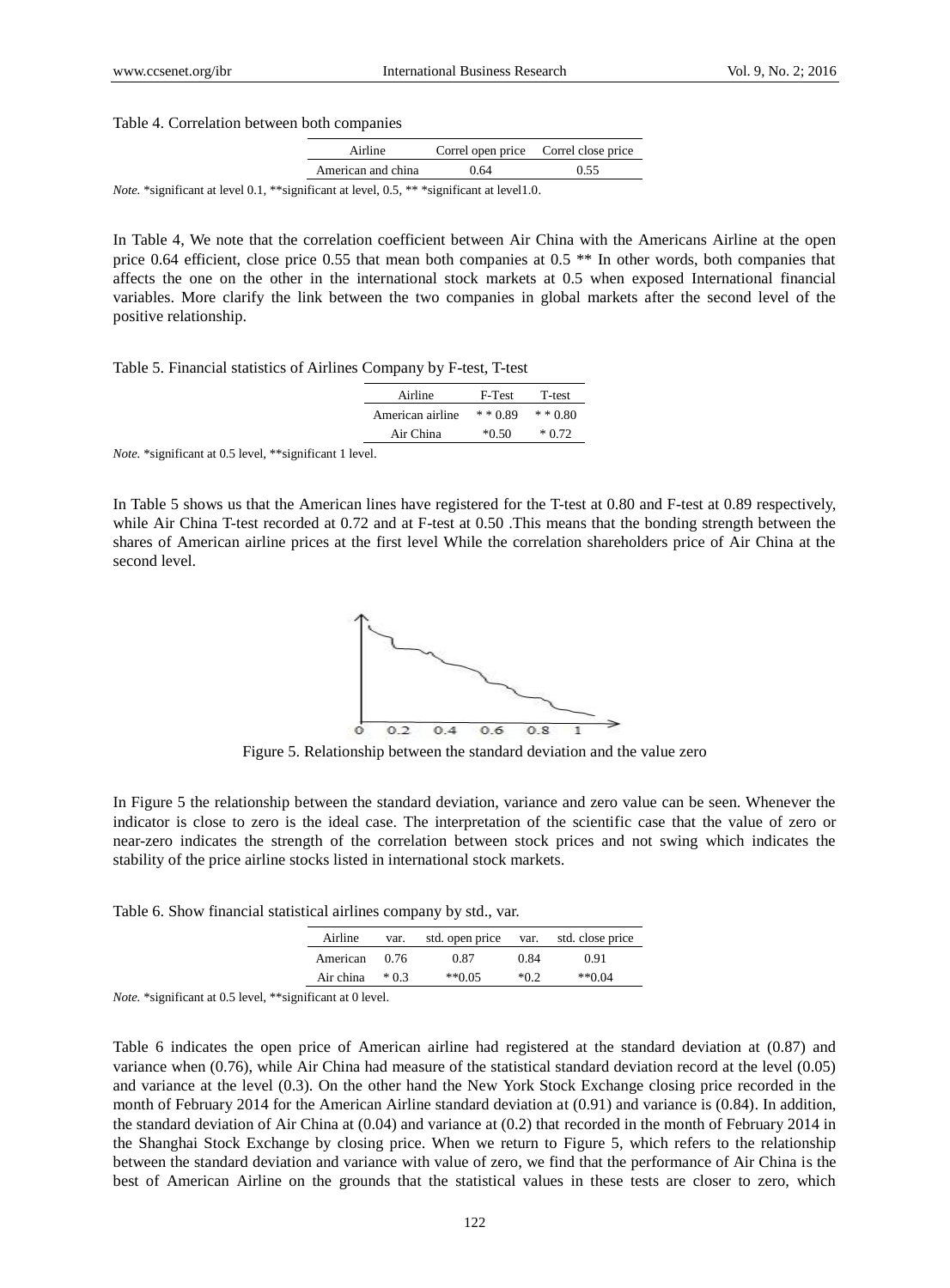demonstrates the strength and unity of Air China shares prices more than American Airline.

| Table 7. High and low price to both airline |  |  |
|---------------------------------------------|--|--|
|                                             |  |  |

| Airline        |        | High Low open price High Low close price |       |      |
|----------------|--------|------------------------------------------|-------|------|
| American       | - 36.1 | 33.4                                     | 36.17 | 33.8 |
| Air China 3.87 |        | 3.71                                     | 39    | 3.74 |

Table 7 Shows higher and lower price for both companies to fly when the opening price and the closing price per period of the test, in February 2014. Recorded the rates of American Airline high open price at 36.1, low price at 33.4 while the closing price at the highest value at 36.17, the lowest value at 33.8 Besides, Air China had recorded a 3.87 price rise in the opening price and the lowest level at 3.71, while the highest closing price at 3.9, the lowest at 3.74.

## *4.2 Comparative (RFTK) and (RPK)*

According to the civil aviation authority in the United States of America and the Republic of China is different Data Base on carriers in both countries, including financial statements and other transport. We offer (RFTK), (RPK) a model of comparison between American Airline and Air China in this section for the period from 2007 to 2013 years. Note the numbers of thousands.



Figure 6. Income of travelers in American Airline and Air China (RPK)

Figure 6 shows the income of travelers in American Airline and Air China kilometers (RPK) for the period (2007-2013). This figure indicates every two hundred thousand kilometers to Air China in 2007 to per four hundred thousand kilometers in 2013, an increase of almost 200% illustrated on the strength of the company's growth and development. While the indicator to an American Airline in 2007 had entered one million and two hundred thousand kilometer and one million and seven hundred thousand kilometers in 2013 up 45% is less than that of the Air China.



Figure 7. Flight in American Airline and Air China (RFTK)

According to the Figure 6 which indicates the size of the local shipping by American Airline and Air China. In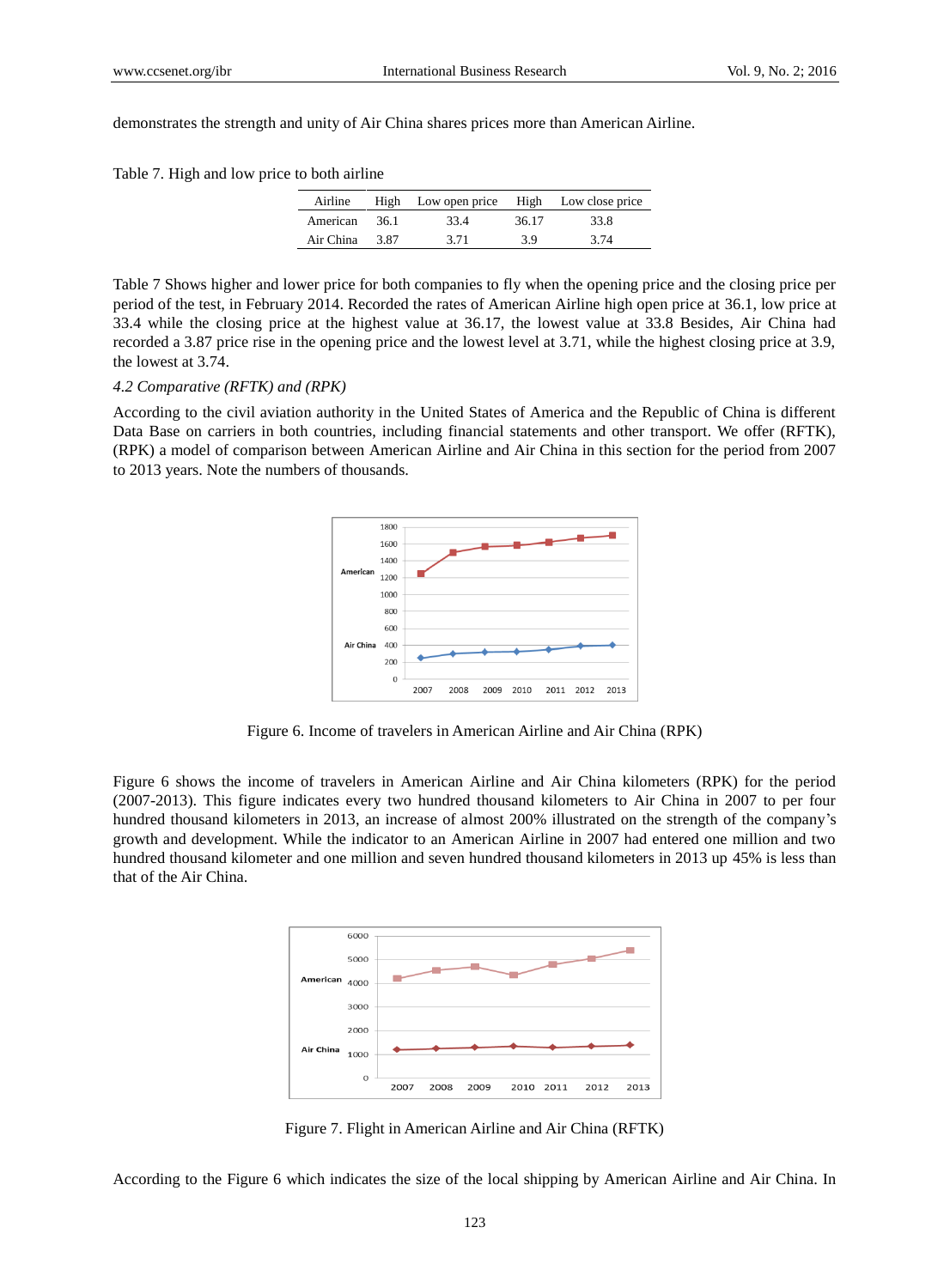2007 the volume of shipping by China one million and one hundred thousand tons and million and three fifty thousand tons in 2013 volume of freight that increase of 22% tons On the other hand, American Airline freight transport volume in 2007 was four million and one hundred thousand tons, five million and five hundred thousand tons in 2013, an increase of volume of freight 34%.

#### *4.3 Correlation Regression Comparative*

We use correlation regression to analyze and compare relationship between American Airline and Air China. However in our study the regression is better suited for studying functional dependencies between two factors time and price exchange implies that the time independent and stock prices dependent because he was variable in the time. The goal of this type of analysis shows the possibility of gains for the prices of shares of airlines in the least possible time with the predictability of stock prices in the future in accordance with the data available the results are of less value, the results are best viewed as gains can be achieved in less time. To obtain a simple regression model is done by:

 $y = a + b x$ 

y represents the predicted value

a represents the intercept of the best fitting line

b represents the slope of the line.

The above equation could be explained as in the Figure 8.



Figure 8. Simple regression equation which shows  $\alpha$  represent the intercept and β represent the slope of the line

## 4.3.1 Air China Correlation Regression



Figure 9. Air China correlation regression

Figure 9 shows the simple regression coefficient for Air China, which shows us the stock price in the test period February 2014. With blue spots represent stock price and this slope represents the best case can be obtained this test by computer. By offsetting the values of β,  $\alpha$  and rate stock prices in Air China we getting value of model simple regression coefficient. The results obtained by simple regression shows that, predicted value 13.59 and indicates that the stability, reliability and profits in 13.59 days in accordance with changes available.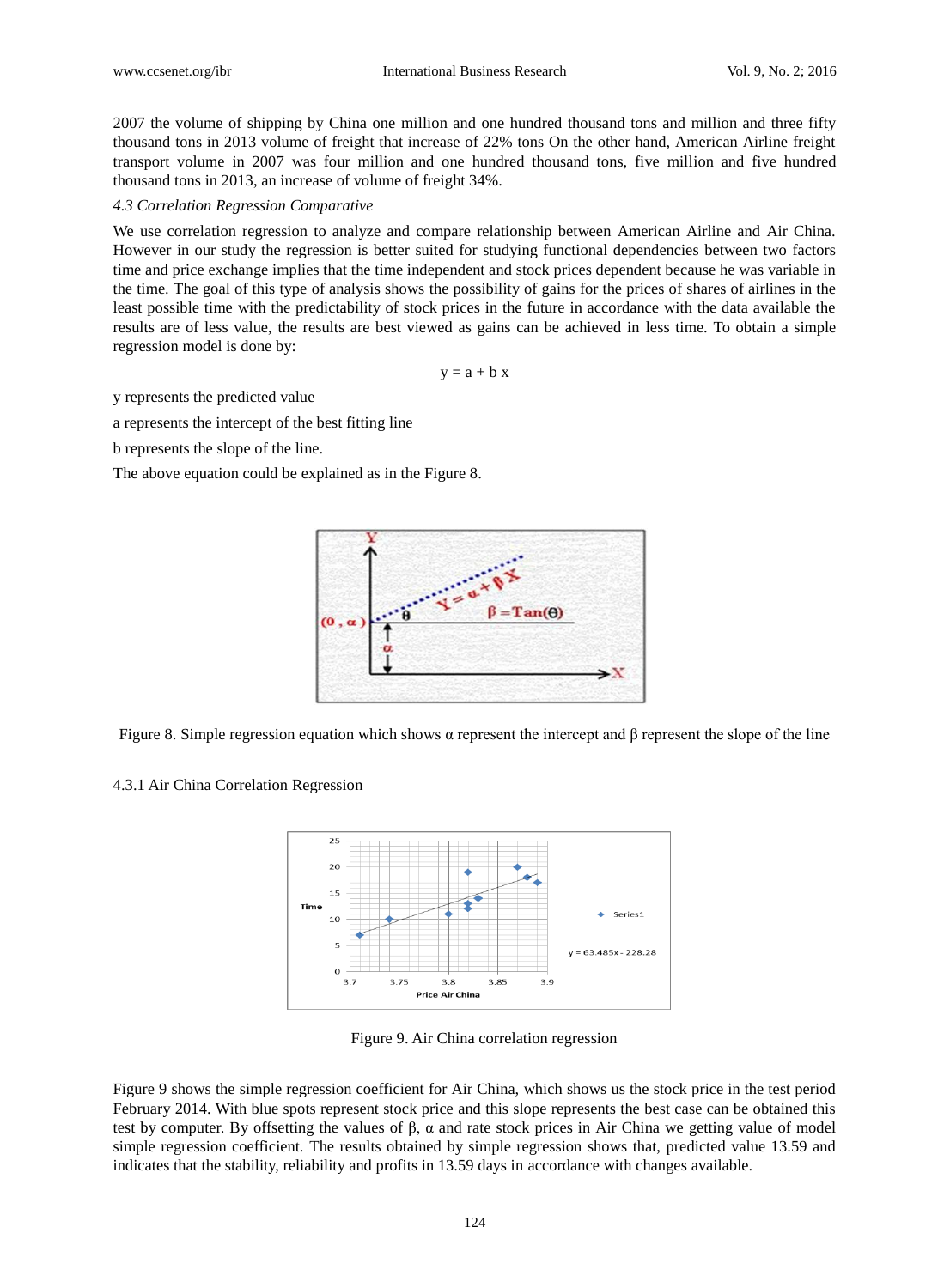#### 4.3.2 American Airline Correlation Regression



Figure 10. American Airline correlation regression

Figure 10 shows the simple regression coefficient for American Airline that shows to the stock price in the test period February 2014. Green spots refers to stock shareholders and this slope represents the best case can be obtained this test by computer. By offsetting the values of β, α and rate stock prices in American Airline we getting value of model simple regression coefficient. The findings refer to simple regression with the forecasting value 10.04 and indicates that the stability, reliability and profits in 10.04 days in accordance to the effect different factors.

## **5. Discussion**

Basic functions of the Aviation Risk management is the financial and job situation for airlines to assess in collaboration with senior management. We focus in this paper on the two companies in the field of aviation are American and China, considering that both companies in two major countries such as the United States and China. The purpose of this research is to research and analysis of the reality of the two companies from several aspects, including the financial and service side and the size of both companies and services provided by both local and international. We used the correlation coefficient between the American Airline and Air China to show the affect both companies in the global stock markets. The statistical tests for each company individually show that the central tendency of the Air China company standards are more stable and consistent than the American airline, but the market value of stock prices for American line is the largest of China in global stock markets. Both companies are working for the development of performance and keep pace with the evolution of the global air services and the opening of new air routes and reducing errors that may occur to the lowest possible level. Both companies prepared the report points at the end of 2014.They may have achieved operating income which helps to strengthen the financial position and the market value for both companies. But when analyzing both the reports of both the companies we found that Air China's faster growth and expansion than of American Airline. Finally, the Risk Management operates through comparative studies between companies using matrix SWOT to assess the performance and the discovery of vulnerabilities and threats in order to find solutions to these problems and to maximize the opportunities and strengths of the company to maintain the financial position and to maximize the market value of the company. We find that there is a benefit of this study in comparing the Aviation risk management tools to periodic review to assess the performance of air China.

## **Acknowledgments**

Author is grateful to those who contributed to this research. Especially, the American airline company, Air China and my colleagues in Huazhong University Science and Technology for the completion of this research. In spite of your immense support this would have been a miracle.

#### **References**

- Barbot, C., Costa, A., & Sochirca, E. (2008). Airlines performance in the new market context: A Comparative Productivity and Efficiency analysis. *[Journal of Air Transport Management](http://xueshu.baidu.com/s?wd=journaluri%3A%28eba82f6149a9e82d%29%20%E3%80%8AJournal%20of%20Air%20Transport%20Management%E3%80%8B&tn=SE_baiduxueshu_c1gjeupa&ie=utf-8&sc_f_para=sc_hilight%3Dpublish&sort=sc_cited), 14*(14), 270-274. <http://dx.doi.org/10.1016/j.jairtraman.2008.05.003>
- Barros, C. P., Liang, Q. B., & Peypoch, N. (2013). The technical efficiency of US Airlines. *[Transportation](http://xueshu.baidu.com/s?wd=journaluri%3A%2819800e4cae08a62c%29%20%E3%80%8ATransportation%20Research%20Part%20A%20Policy%20%26%20Practice%E3%80%8B&tn=SE_baiduxueshu_c1gjeupa&ie=utf-8&sc_f_para=sc_hilight%3Dpublish&sort=sc_cited)  [Research Part A Policy & Practice](http://xueshu.baidu.com/s?wd=journaluri%3A%2819800e4cae08a62c%29%20%E3%80%8ATransportation%20Research%20Part%20A%20Policy%20%26%20Practice%E3%80%8B&tn=SE_baiduxueshu_c1gjeupa&ie=utf-8&sc_f_para=sc_hilight%3Dpublish&sort=sc_cited), 50*(2), 139-148. <http://dx.doi.org/10.1016/j.tra.2013.01.019>